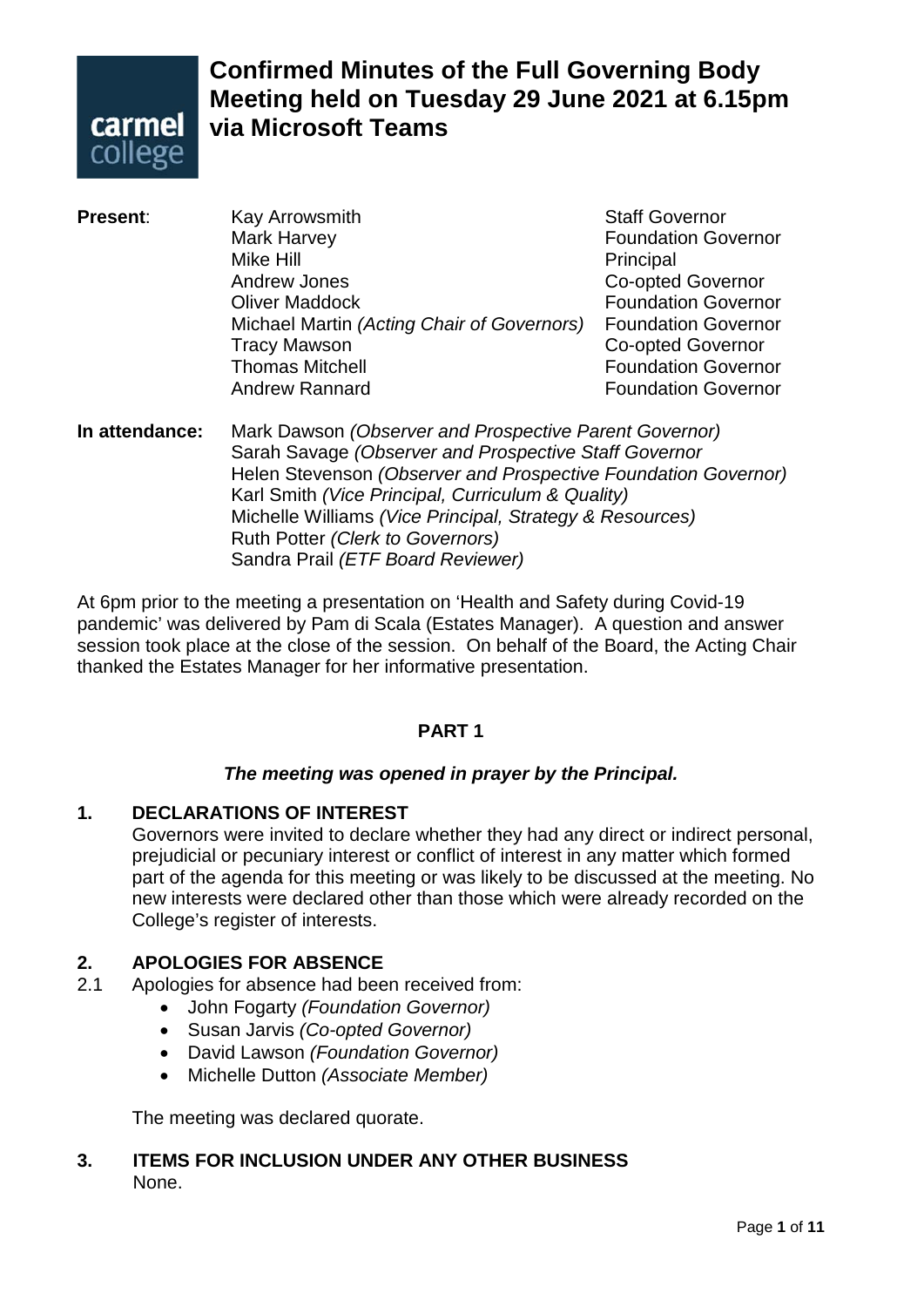# **4. GOVERNING BODY MINUTES** *(previously circulated)*

The following amendment to the draft minutes was agreed: Page 2 – 6.1, should read 34 positive cases not 304 positive cases. Subject to this amendment, the minutes of the Full Governing Body (FGB) meeting held on 30 March 2021 were (a) approved and would be signed in accordance with Article 12(3) of the Articles of Government and (b) publication was authorised in accordance with Article 13.

# **5. MATTERS ARISING FROM THE GOVERNING BODY MINUTES**

5.1 **To consider any matters arising from the minutes** *(previously circulated)* The Board noted the items on the action log which had been completed or were on the agenda for further discussion during the meeting.

# **6. CHAIR'S POSITION**

# 6.1 **Update on the situation regarding the Chair of the Governing Body**

The Acting Chair, Mick Martin, provided a verbal update to the Board further to the email that had been sent to all members by the Clerk at the end of May. He confirmed that election of a new Chair of Governors had already been anticipated following the last FGB meeting on 30 March 2021. However, since then the previous Chair had submitted his resignation from the Board with immediate effect. An emergency meeting of the Search Committee had been held following this resignation and, pending the formal election process due to take place later in the meeting, the Vice Chair of Governors (Mick Martin) had assumed the role of Acting Chair.

The Acting Chair invited any questions or comments on the current position. None were raised.

# **7. PRINCIPAL'S REPORT**

#### 7.1 **To receive the Principal's Termly Report** *(previously circulated)* The Principal presented his report to the Board which provided a summary of all key areas of the College's operations and highlighted the following key aspects:

- Teacher Assessed Grades (TAGs) had been submitted to the exam boards and all evidence requests had been dealt with within the required deadlines.
- Update on student progress across the College.
- Review of the College priorities for 2020-21.
- Student recruitment forecast for September 2021.
- Staff structure update on the four temporary Assistant Principal roles and proposal for new Director of People role.
- Virtual taster days for prospective students and parents.
- Pastoral update set in the context of a particularly challenging year.
- Chaplaincy update limitations on the usual range of face-to-face activities due to restrictions. Alternative methods deployed where possible.
- Parent view survey survey had just closed and completion rate had been high. Full survey results would be shared with the Board when available.

A discussion ensued, particularly in relation to the temporary Assistant Principal roles which were regarded to be key to succession planning with the College Corporate Management Team (CMT). Governors sought clarification on several issues and these were responded to by the Principal. Questions included: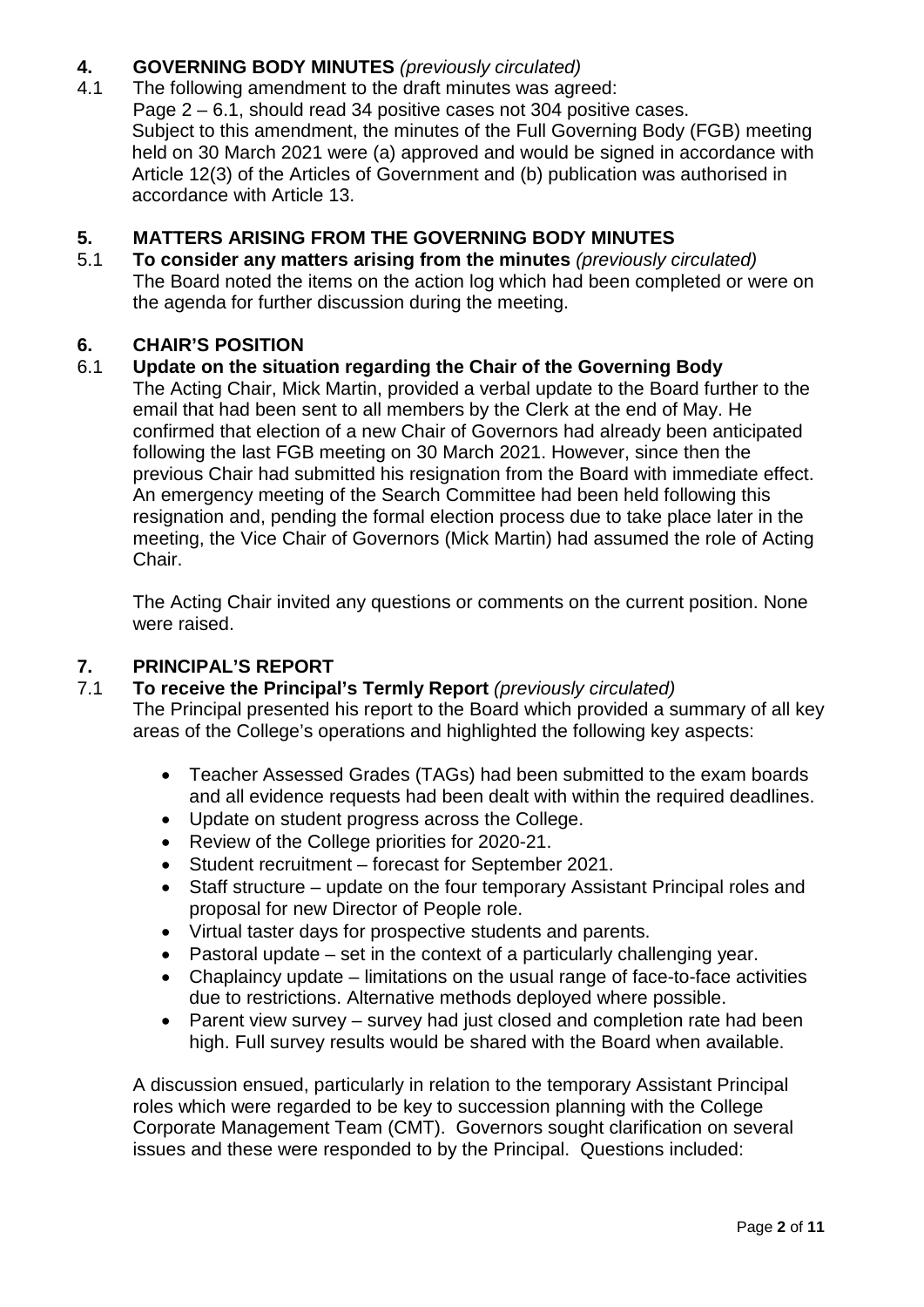**Q** – Temporary Assistant Principal roles – no additional time being offered with these roles; had impact on staff wellbeing been considered?

**A** – Yes, careful thought had been given to this: allocated responsibilities would be proportionate and there would be a high level of support available from the existing members of the CMT.

**Q** – Director of People role – had this been costed out yet?

**A** – Not yet – this would be brought back to the Board once the full rationale for the post plus costings had been worked out.

**Q** – Student recruitment – what was behind the rise in applications?

**A** – Net applications were very similar to last year. Full data was presented to the Finance and Resources Committee.

The Board **noted** the contents of the Principal's Termly Report.

- 7.2 **Proposed change to holiday pattern – October 2021** *(previously circulated)* The Principal referred governors to his report which proposed the following adjustments to the College holiday pattern in recognition of staff's outstanding effort and commitment:
	- Lower Sixth induction and Upper Sixth start of term bring forward by two days in September.
	- Students finish half term in College on Tuesday 19 October with online work set for the following day.
	- Staff finish on Wednesday 20 October (two additional days holiday on 21 and 22 October).
	- Staff and students return to College on Monday 1 November.
	- Support staff all year round staff to be given an additional two days annual leave for 2021-22.

The Board **approved** the proposed change in the College holiday pattern.

# **8. ANNUAL REPORTS**

8.1 **Student Council and Student Voice** *(previously circulated)*

The Principal presented the Student Council Tutor's annual report which had been prepared by Mike McLoughlin. He highlighted the following points:

- It had been a challenging year for the Student Council due to Covid-19 restrictions.
- Student Council meetings had continued virtually including meetings with the Principal – however many other activities had been curtailed.
- Mike McLoughlin was due to retire this summer and a new Student Council Tutor, Sam Johnstone, had been appointed.
- New Student Council had been elected for the coming academic year and had already met new Student Council Tutor and Clerk as part of transition arrangements.
- Liaison with the new Student Governor over the next year was planned to ensure full engagement with the Board.

The Board **noted** the report and expressed thanks to Mike McLoughlin for his years of service to the College and its students.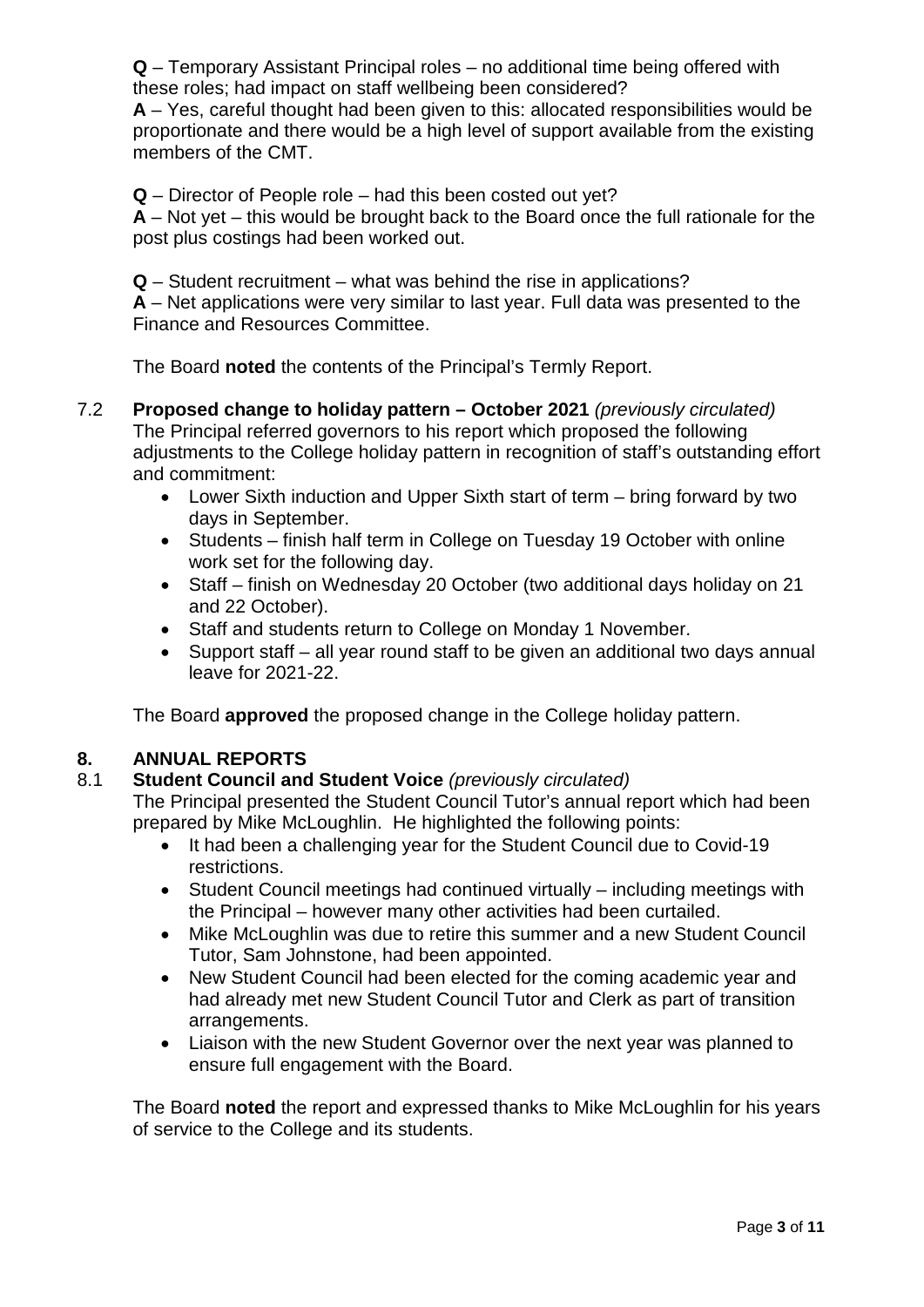# 8.2 **Student Council Constitution – update** *(previously circulated)*

The Principal referred to the recent Quality and Standards Committee at which it was agreed that a meeting would be scheduled with the new Student Council Tutor and Student Council President in order to address queries regarding Constitution version control. This meeting had not yet taken place and would be arranged early in the Autumn Term. Following this meeting, the usual annual review of the Constitution would take place and would be presented to the Board at its October meeting.

The Board **noted** the report and **agreed** to defer the annual review of the Student Council Constitution to the Autumn Term.

# **ACTION – (a) Schedule meeting with new Student Council Tutor and Student Council President/Governor at beginning of Autumn Term. (b) Clerk to add to FGB agenda in October.**

# **9. STRATEGIC PLAN**

# 9.1 **Strategic Plan Roadmap 2022-25** *(previously circulated)*

The Principal referred to the updated draft strategic plan and set out the timeline for further stakeholder engagement leading to final governor approval at the December FGB meeting. A governor working group would be held early in the Autumn Term to facilitate more in-depth discussion and consideration.

Governor comments and questions on the draft plan were invited.

A discussion ensued and governors emphasised the importance of the strategic plan reading across to the St Helens community in terms of how it reflects local needs and priorities.

The Board **noted** the draft strategic plan and **approved** the proposed timeline.

# **ACTION – (a) Schedule governor working group meeting at beginning of Autumn Term.**

# **(b) Agenda item at October Search Committee.**

**(c) Agenda item at October and December FGB.**

# **10. FINANCIAL MANAGEMENT**

#### 10.1 **ESFA College Financial Assessment Letter and Governor Dashboard** *(previously circulated)*

The Vice Principal (Strategy and Resources) referred to the ESFA letter dated 13 May 2021 and governor dashboard. This had already been considered by the Finance and Resources Committee and had been brought to the Board for all governors to consider. The Vice Principal reported that the financial health of the College was confirmed as being:

- Good for 2019/2020
- Outstanding for 2020/2021

The Board **noted** the contents of the report.

10.2 **Financial Forecast and Commentary 2021 to 2022-2023** *(previously circulated)* The Vice Principal (Strategy and Resources) referred to her report which detailed the anticipated financial forecast of the College for the financial years ended 2021 to 2023.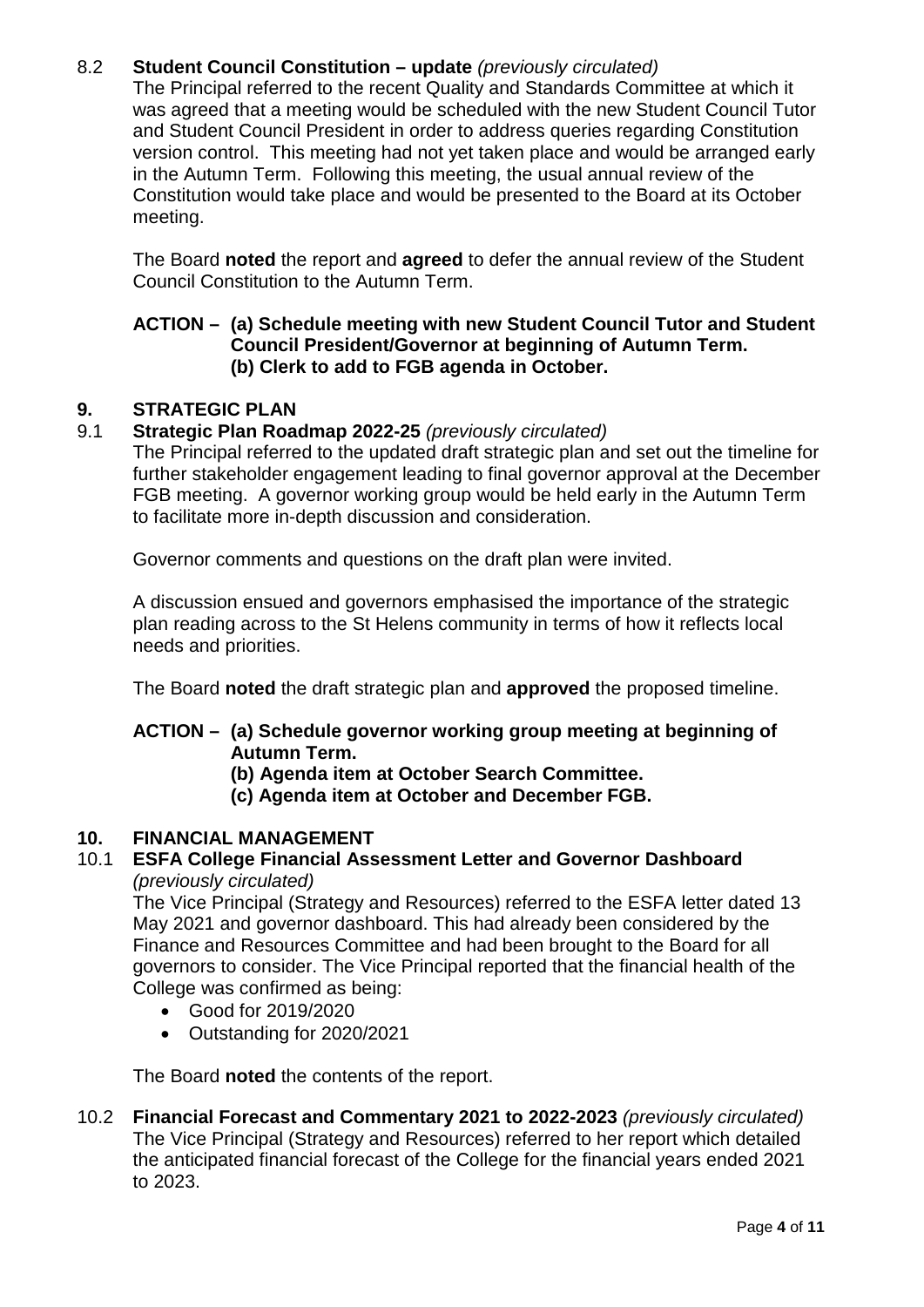The Vice Principal confirmed that the corporation was responsible for ensuring the financial viability of the college and must regularly assess financial health, resilience and threats to insolvency. As such, the Board must approve the College Financial Forecasting Return (CFFR) to the ESFA and the accounting officer must make a declaration to this effect.

The Vice Chair of the Finance and Resources Committee confirmed that full scrutiny had been given to the report during its last meeting and the Committee had recommended approval to the Board.

The Vice Principal (Strategy and Resources) highlighted the following aspects from the report:

- The financial plan had been prepared in accordance with the financial planning requirements for sixth form and further education colleges and was driven by the College's strategic priorities.
- Capital spend included T Level bid match funding, but the outcome of this bid was still awaited.
- Key risks change in further education income, change in higher education income, change in pay costs.
- A detailed sensitivity analysis had been presented to demonstrate the potential financial impact of key risks.
- ESFA had proposed a new health scoring mechanism which would take the level of borrowing into account.
- Under the existing financial health grading system, the College would be assessed as Good in 2021, Good in 2022 and Outstanding in 2023. Under the proposed financial health grading system, the College would be assessed as Outstanding in all three years.
- The financial health of the College was therefore self-assessed as Good over the three-year period to July 2023.

The Board thanked the Vice Principal for her report and a discussion ensued.

Following due consideration, the Board:

- **Approved** the Carmel College financial forecast 2021-2023, and
- **Approved** the 2021-2022 forecast as the operating budget for 2021-2022.

# **11. GOVERNANCE REVIEW**

11.1 **Education and Training Foundation (ETF) Board Review** *(previously circulated)* The Acting Chair reported on the ETF Board Review conducted by independent reviewer, Sandra Prail. Reference was made to the scope of the review and the activity timetable which had been circulated to all Board members by the Clerk at the end of May. Sandra was at the observation stage of the review and had observed recent meetings of the Audit Committee and Finance and Resources Committee and was in attendance during the FGB meeting. A feedback meeting had been scheduled for 5 July to be attended by the Acting Chair, Principal and Clerk. Following this meeting, a report and action plan would be finalised which would be shared with the Board.

A discussion ensued with a particular focus on mechanisms for action reporting and follow up.

The Board **noted** the review and **agreed** to the following actions: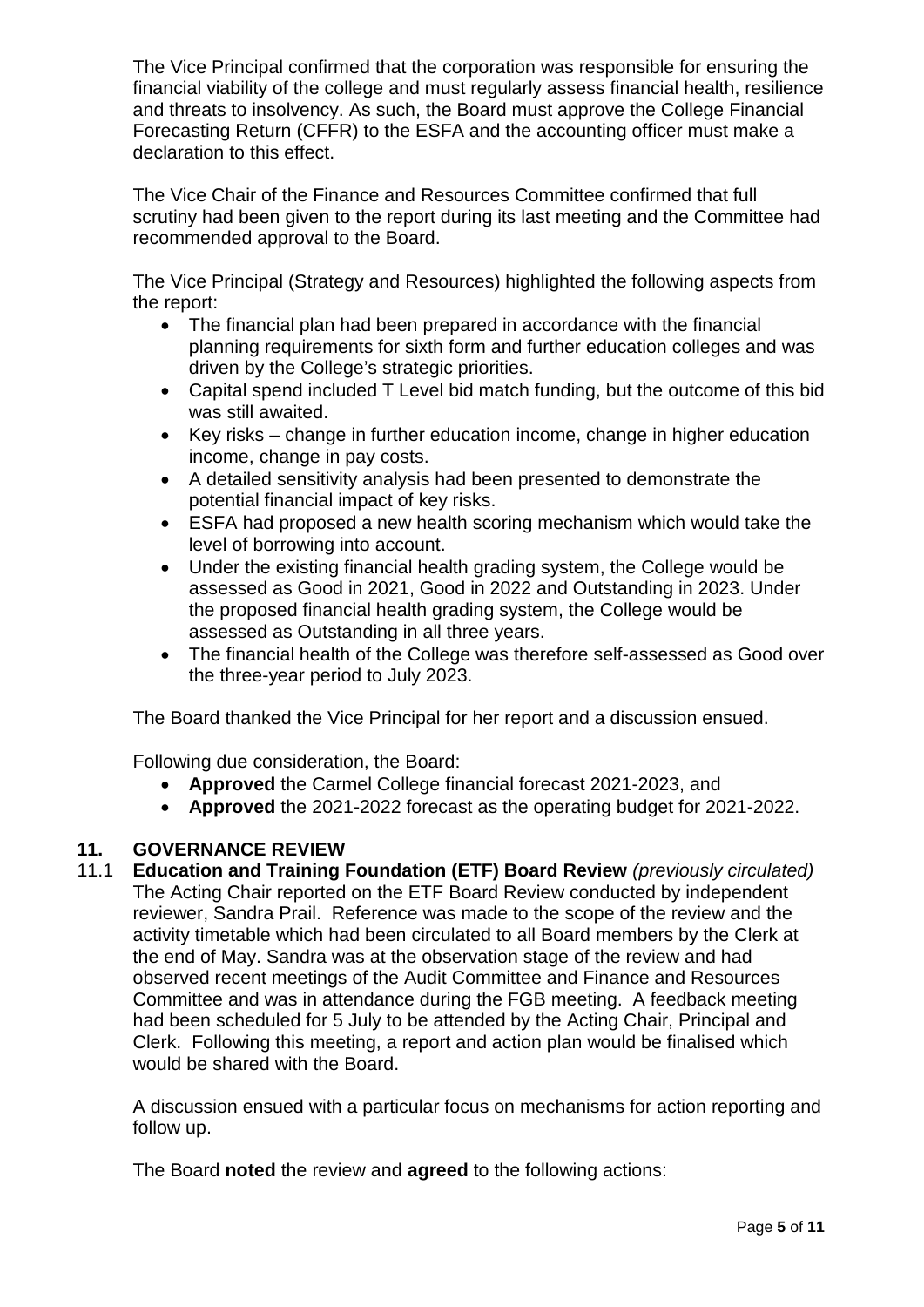- Report and action plan to be circulated to all Board members with comments/feedback to be sent via the Clerk.
- Report and action plan to be discussed in depth at the first Search Committee of the Autumn Term.
- Search Committee to report on progress against action plan at the first FGB meeting of the Autumn Term.

# **ACTION – (a) Circulate report and action plan to all board members. (b) Agenda item at Search Committee and FGB.**

# 11.2 **Internal Audit Corporate Governance Review** *(previously circulated)* The Chair of Audit Committee referred to the Internal Auditor's Corporate Governance Report dated May 2021. This report had been considered by the Audit Committee and had been brought to the Board for all members to consider. The following points were highlighted:

- The independence of the internal auditors had been confirmed.
- Six recommendations had been made: two medium risk and four low risk.
- Overall conclusion of the review was one of substantial assurance on the corporate governance arrangements in place in the College.
- Management actions had been agreed to address the recommendations made and these would be monitored by the Clerk and reported back to Audit Committee in line with usual practice.
- Links would be made where appropriate with the findings of the ETF Board Review once this had been completed.

Governors' questions were invited.

The Board **noted** the contents of the Internal Auditor's report on Corporate Governance.

# 11.3 **Virtual Governance** *(previously circulated)*

The Clerk presented her report which reflected on the Board's virtual governance meetings that had taken place over the past year and set out options for the academic year ahead. In particular it was noted:

- Virtual meetings were not a simple substitute for face-to-face meetings and questions of governance effectiveness using virtual meetings remained. Visible governance agenda was part of this consideration.
- Usefulness of virtual meetings was, however, recognised in terms of attendance, efficiency and environmental impact.
- Blended approach to future meetings with FGB meetings face-to-face and committee meetings virtual – could be considered. This would keep virtual meeting skills alive and provide an element of business continuity given the uncertain operating environment.
- Ad hoc meetings for example, strategic planning days could be determined on a case-by-case basis with due regard for effectiveness of discussion and decision making.

A discussion ensued and the Board was clear that flexibility for the year ahead was key. Members welcomed the prospect of a return to face-to-face FGB meetings but emphasised the benefits that had arisen from virtual meetings and agreed that these should continue to feature in the calendar for the next academic year. Discussion also took place on the availability of technology that facilitated both virtual and face-to-face attendance at the same meeting.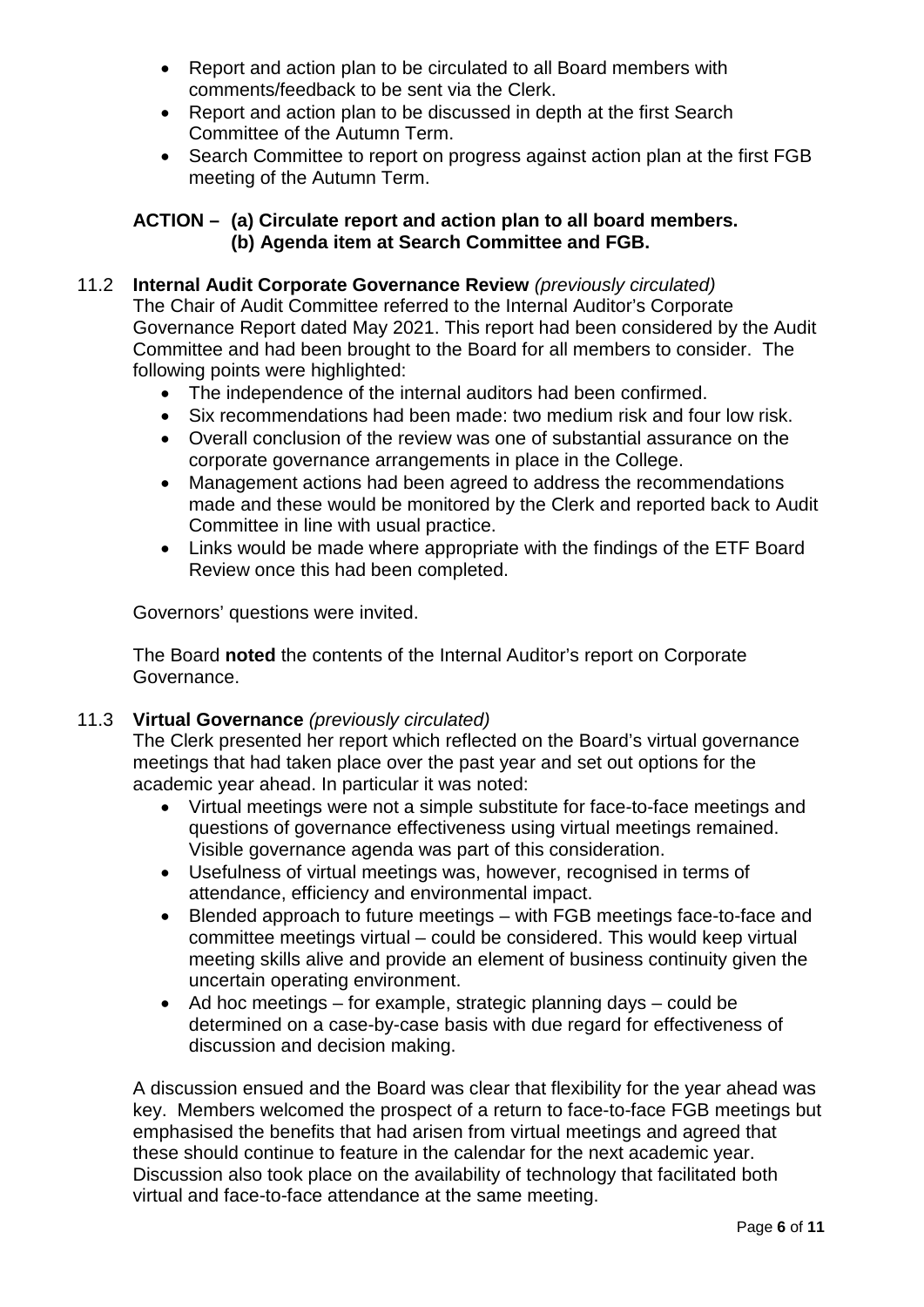The Board **agreed** the following approach:

- FGB resume face-to-face meetings in the Autumn Term with further investigation into the possibilities for facilitating virtual attendance at these face-to-face meetings where necessary.
- Committees Chairs of each committee to determine whether meetings can continue virtually or whether (due to the nature of business on the agenda) a face-to-face meeting is preferable.
- Ad hoc meetings to be determined on a case-by-case basis by Chair, Principal and Clerk.

# 11.4 **Governing Body Code of Conduct** *(previously circulated)*

The Chair of Search Committee reported that it had been two years since the Governors' Code of Conduct had been reviewed. Given the ongoing ETF Board Review, it was suggested that a substantive review of the Code be deferred until the findings from the Review were known. In the meantime, it was recommended by Search Committee that the existing Governors' Code of Conduct (based on the Eversheds' model) be approved by the Board unaltered.

The Board accepted the Search Committee's recommendation and **approved** the Governors' Code of Conduct.

# 11.5 **Annual Staff Award** *(previously circulated)*

Mike Hill reported that there would be no individual staff award from governors this year. Instead, a whole staff celebration was planned in the final week of term to express thanks to all staff for their outstanding commitment during a very challenging year. Brunch would be provided to staff in the morning and a tea party would take place in the afternoon to which Board members were welcome to attend.

The Board **approved** the scope of the 2020-21 Staff Award.

*Helen Stevenson, Mark Dawson and Sarah Savage withdrew from the meeting for agenda item 12.*

# **12. GOVERNING BODY MEMBERSHIP**

12.1 **Appointment of Helen Stevenson as Foundation Governor to serve for a fouryear term** *(previously circulated)*

The Chair of Search Committee reported that Helen Stevenson had re-applied to join the Board as a Foundation Governor and provided members with background information on her relevant skills and experience. Members noted that Helen was a former student of Carmel College and had served as a Foundation Governor on its board previously. It was confirmed that the Archdiocese had approved her application on 28 June 2021. Recommendations in relation to membership of committees would be brought back to the Board following further consideration.

The Board **appointed** Helen Stevenson as Foundation Governor with immediate effect from 29 June 2021 to 28 June 2025.

#### 12.2 **Appointment of Mark Dawson as Parent Governor to serve for a four-year term** *(previously circulated)*

The Board accepted the Search Committee's recommendation and **appointed**  Mark Dawson as the Parent Governor with immediate effect from 1 July 2021 to 30 June 2025 and his assignment to the Quality and Standards Committee.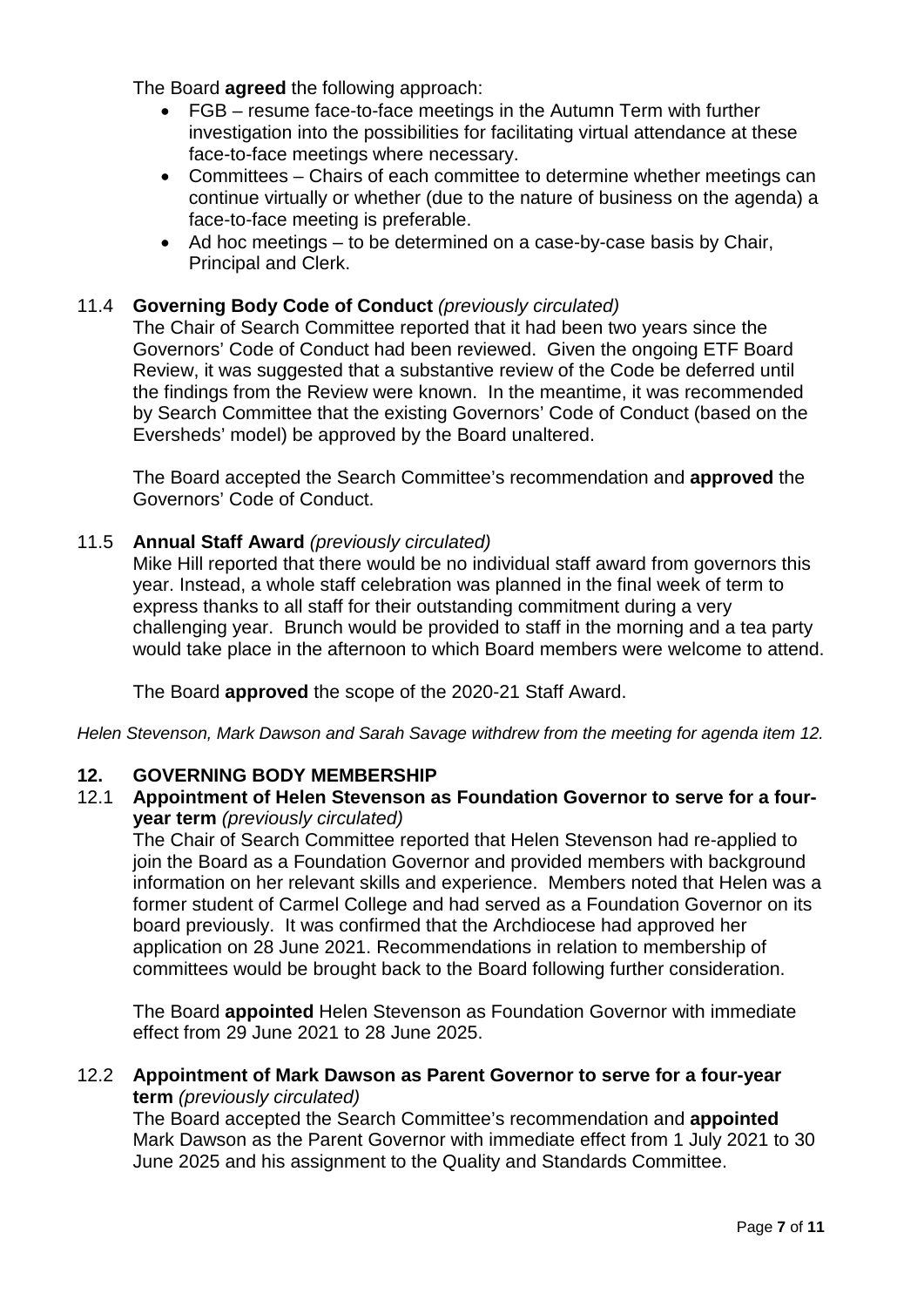12.3 **Appointment of Katelyn Willock as Student Governor to serve from 1 July 2021 to 30 June 2022** *(previously circulated)*

The Board accepted the Search Committee's recommendation and **appointed**  Katelyn Willock as the Student Governor from 1 July 2021 to 30 June 2022 and her assignment to the Quality and Standards Committee.

#### 12.4 **Appointment of Sarah Savage as Staff Governor to serve from 1 September 2021 to 31 August 2025** *(previously circulated)*

The Board accepted the Search Committee's recommendation and **appointed**  Sarah Savage as the Staff Governor from 1 September 2021 to 31 August 2025 and her assignment to the Quality and Standards Committee.

#### **ACTION – Clerk to arrange all standard checks, documentation and induction for newly appointed governors.**

*Helen Stevenson, Mark Dawson and Sarah Savage were invited to return to the meeting.*

The Acting Chair extended the Board's congratulations on these appointments and expressed its thanks for their willingness to serve the College and its students.

The Board's thanks were also recorded to Kay Arrowsmith, Staff Governor, for her committed and insightful service on the board over the past four years.

# **13. ELECTION**

13.1 **To elect a Chair of the Governing Body to serve for a two-year term** *(previously circulated)*

The Acting Chair referred to the report produced by the Clerk which set out the timeline for this appointment and highlighted the following points:

- Clerk had sent written notice to all eligible governors requesting nominations for the role of Chair in line with the requirements set out in the Standing Orders.
- No written nominations had been received that had been accepted by the person nominated.
- Acting Chair would be absent for the first FGB of the new academic year.
- In order to progress this matter and avoid deferral to the Autumn Term, it was suggested that verbal nominations be invited at this meeting.

Governors' comments were invited. A discussion ensued during which it was noted that whilst this meeting was quorate, there had been a number of apologies, including from two Foundation Governors. This was acknowledged, however all governors had been given a reasonable period of time during which to make nominations and none had been submitted. Given the importance of strong, effective leadership of the Board to ensure delivery against key strategic priorities, governors agreed to avoid further delay and proceed on the basis of verbal nominations.

The Clerk invited verbal nominations from governors for the role of Chair of the Governing Body.

Due to her extensive experience both in the education sector and previously within Carmel, Helen Stevenson was nominated for the role. Helen accepted this nomination. There were no other nominations. The nomination was proposed and seconded by existing Foundation Governors. A vote took place with a unanimous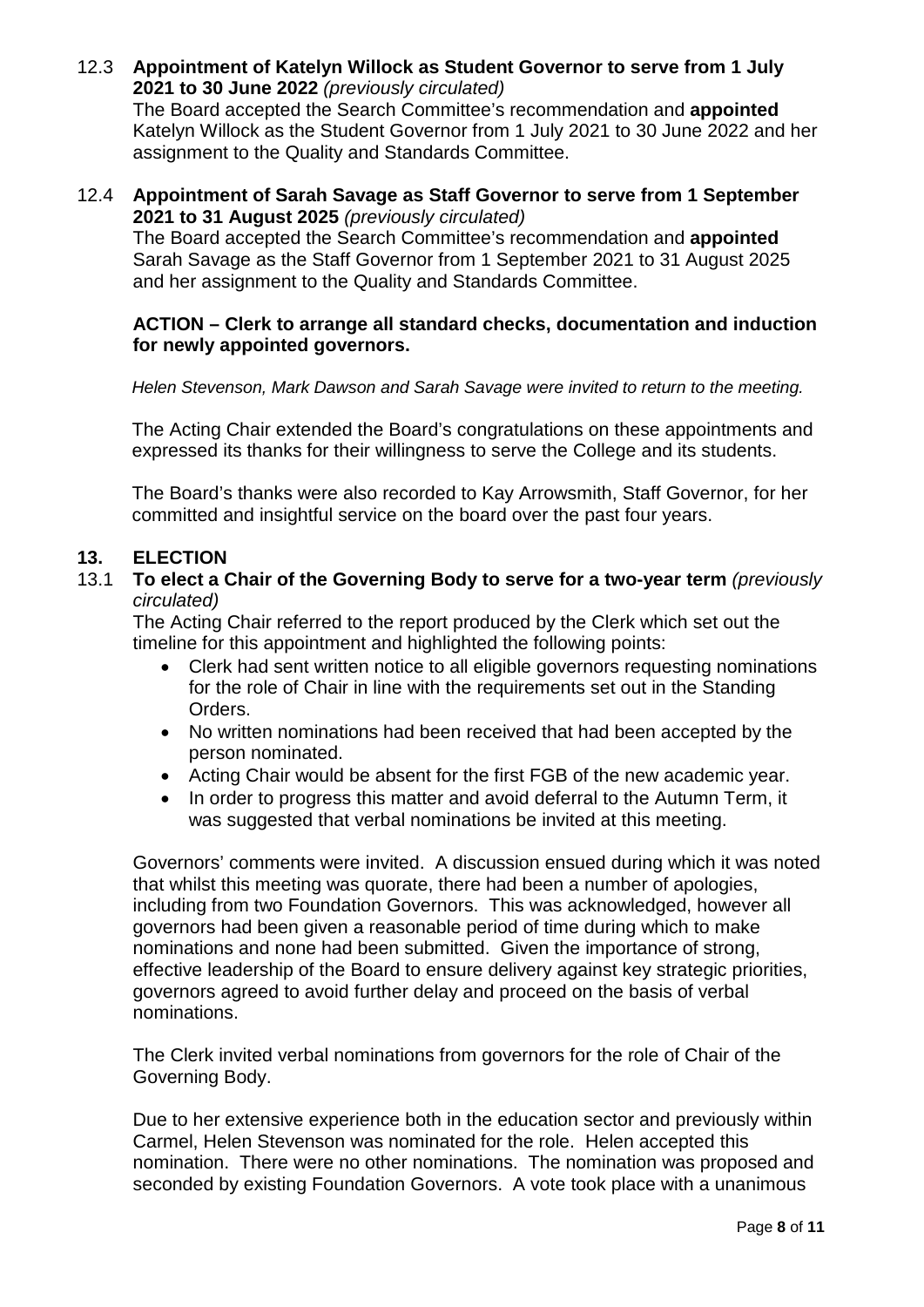outcome in favour of Helen Stevenson being elected as the Chair of the Governing Body.

The Board **elected** Helen Stevenson to serve as Chair of the Governing Body from 1 September 2021 to 31 August 2023. Mick Martin would continue as Acting Chair in the interim period, during which appropriate transition and handover activities would take place with the newly elected Chair.

The Board recorded its thanks to the previous Chair, Rev. Paul Rooney, for his service to the College.

# 13.2 **To elect a Vice Chair of the Governing Body to serve for a two-year term** (*previously circulated)*

Written notice had been sent to all governors inviting nominations for the role of Vice Chair to serve from 1 August 2021 to 31 July 2023. No nominations had been received. It was agreed to seek verbal nominations from governors.

Mick Martin was asked if he would accept a nomination to serve for a further period as Vice Chair. Mick Martin accepted the nomination but advised governors to consider a shorter term of appointment, for one year, so that in future the terms of office for Chair and Vice Chair did not coincide.

The nomination was proposed and seconded by existing Foundation Governors. A vote took place with a unanimous outcome in favour of Mick Martin being elected as the Vice Chair of the Governing Body for a period of one year.

The Board **elected** Michael Martin to serve as Vice Chair of the Governing Body from 1 August 2021 to 31 July 2022.

# **14. POLICIES**

#### 14.1 **Chaplaincy Policy** *(previously circulated)*

The Principal presented the updated Chaplaincy Policy and 'Collective Worship at Carmel' document to the board.

The Board **noted** the updated policy documents.

14.2 **Safeguarding and Child Protection Policy** *(previously enclosed)*

The Chair of the Quality and Standards Committee explained that this policy had not been considered by this committee as usual due to the timelines for amendment. However, the updated policy had to be in place from 1 September 2021 and hence had been brought straight to the Board for consideration and approval.

The Vice Principal (Strategy and Resources) reported that the policy had been substantially amended in line with the updated DfE statutory guidance 'Keeping Children Safe in Education (from 1 September 2021)'. She referred governors to the significant changes made to the policy and, in particular, to the legislative framework set out at section 3 and the role and responsibilities of the Governing Body set out at section 4. Also highlighted were:

- Additional safeguarding requirements in relation to third party users of College facilities.
- Strengthened guidance on e-safety for students.
- Staff training on local terrorism profile.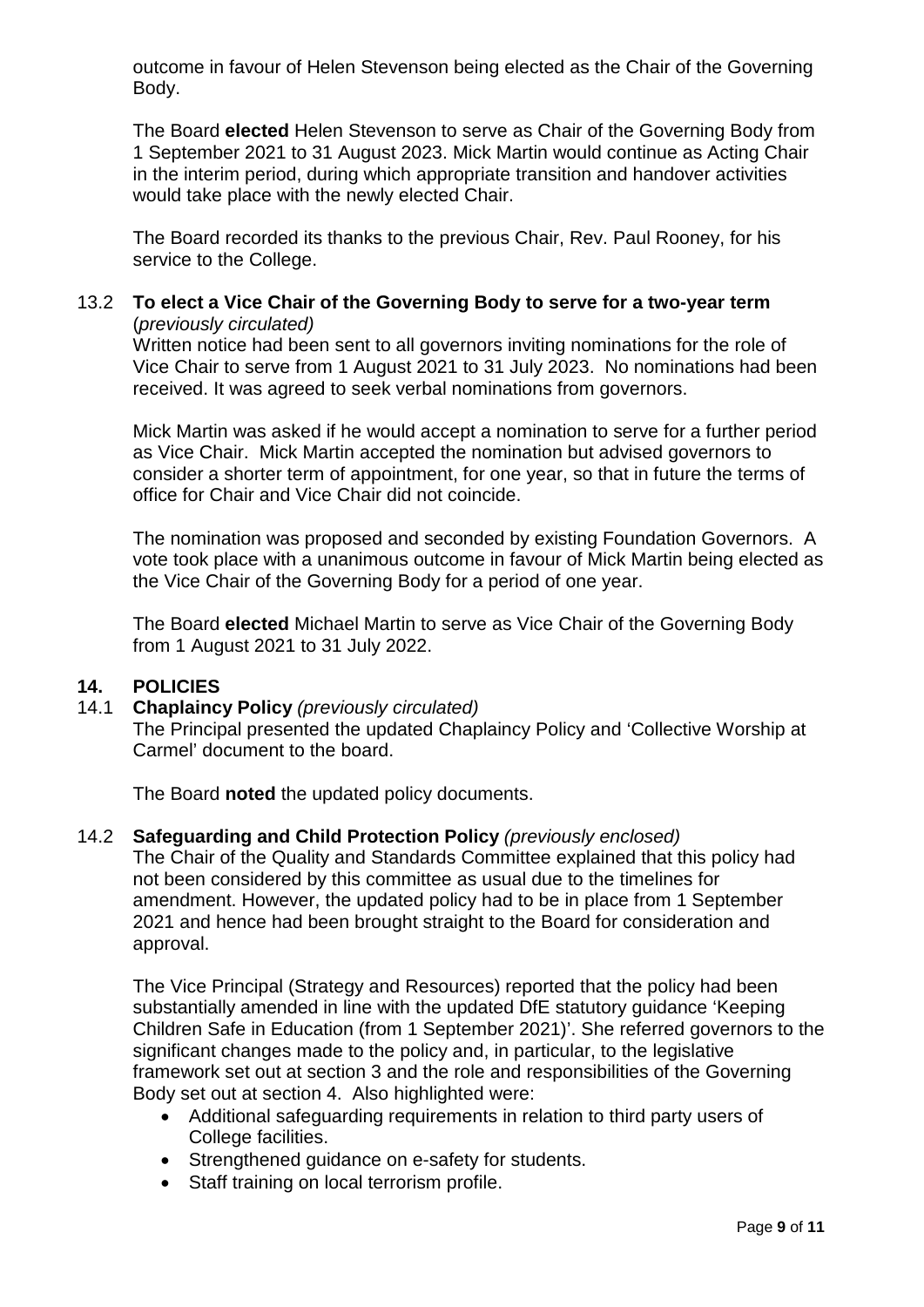A discussion ensued and governors' questions were invited.

**Q** – Given Ofsted's recent focus on sexual harassment and sexual violence within educational settings, does the policy adequately cover this?

**A** – It was confirmed that full consideration had been given to these issues. There was a section on peer-on-peer abuse and more training would be delivered on this to both students and staff. Systems were in place to ensure all students were aware of appropriate/inappropriate behaviour as part of the induction process and the 10:10 programme.

**Q** – Third party hire of facilities – questionnaire to be given to external agencies to complete if they want to hire the premises. Who will be responsible for monitoring the responses to these questionnaires and ensuring appropriate action taken if necessary?

**A** – Questionnaire designed by Safeguarding Team. Completed forms will be monitored by the Estates Manager.

The Board **approved** the updated Safeguarding and Child Protection Policy.

# 14.3 **Equality and Diversity Policy / Plan** *(previously circulated)*

The Board accepted the recommendation of the Quality and Standards Committee and **approved** the Equality and Diversity Policy / Plan.

# 14.4 **Data Protection Policy** *(previously circulated)*

The Board accepted the recommendation of the Quality and Standards Committee and **approved** the Data Protection Policy.

# 14.5 **Professional Development Policy** *(previously circulated)*

The Board accepted the recommendation of the Quality and Standards Committee and **approved** the Professional Development Policy.

14.6 **Student Fee Charging Policy** *(previously circulated)* The Board accepted the recommendation of the Finance and Resources Committee and **approved** the Student Fee Charging Policy.

# **15. COMMITTEE MEETINGS**

# 15.1 **To approve election of Quality and Standards Committee Chair** *(previously circulated)*

The Board approved the nomination of Mick Martin to serve as Chair of the Quality and Standards Committee from 1 August 2021 to 31 July 2023.

# **To receive the following unconfirmed minutes:**

# 15.2 **Quality and Standards Committee meeting held on 18 May 2021** *(previously circulated)*

The Board **received** the draft minutes from the Quality and Standards Committee meeting held on 18 May 2021.

- 15.3 **Search Committee meeting held on 24 May 2021** *(previously circulated)* The Board **received** the draft minutes from Search Committee Meeting held on 24 May 2021.
- 15.4 **Search Committee special meeting held on 28 May 2021** *(previously circulated)* The Board **received** the draft minutes from Search Committee special meeting held on 28 May 2021.